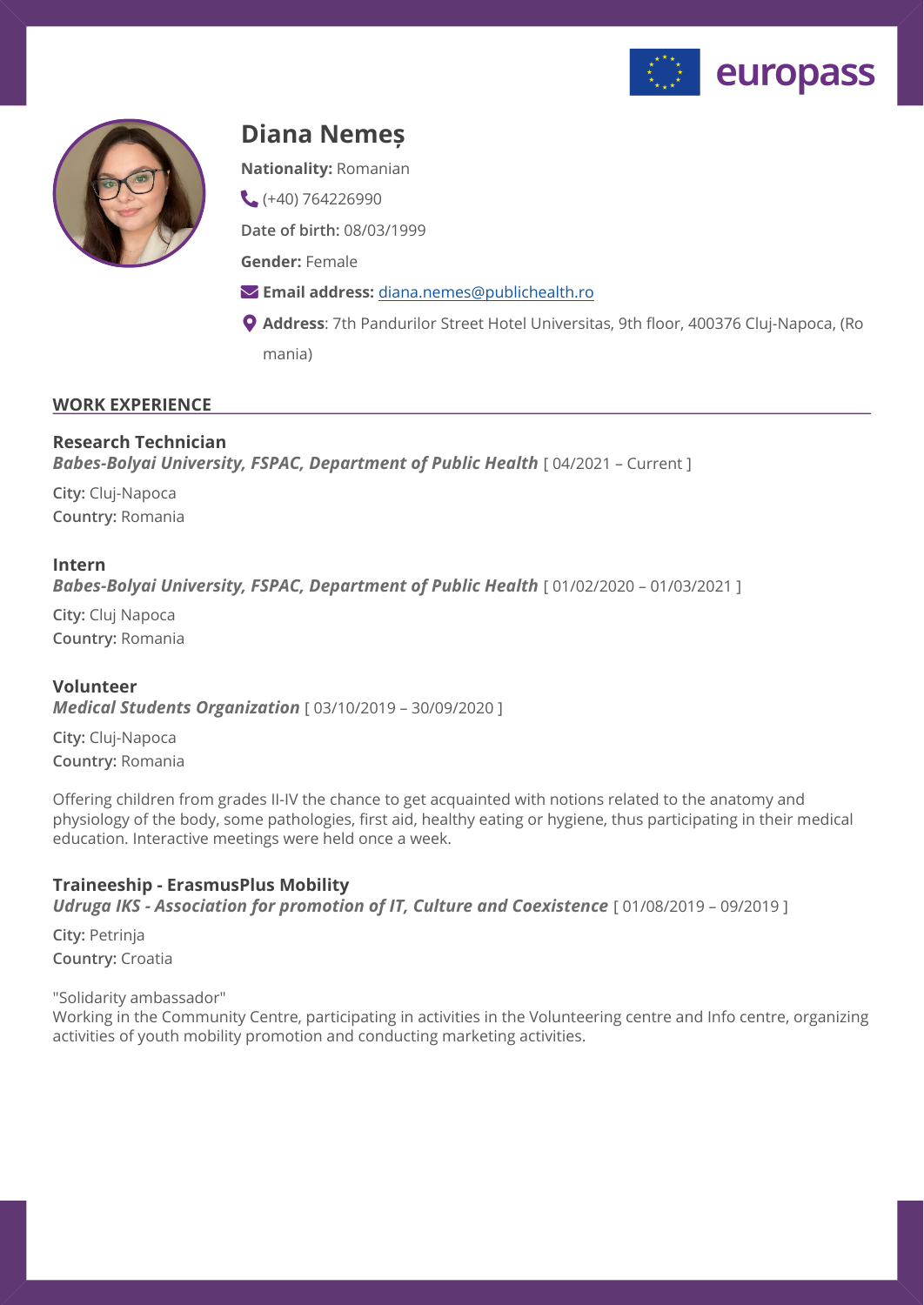## **Auxiliary author - Nutrition Babes-Bolyai University, FSPAC, Department of Public Health** [ 01/2018 – 09/2020 ]

**City:** Cluj Napoca **Country:** Romania

Scientific content creation for SWEETCONOMY project "Functional collaboration model between public research organizations and the economic environment for the provision of high-level scientific and technological services in the field of bioeconomics" on component project 4 - "Assessing and improving the knowledge of the population in the North-West region of Romania on the types of soy products and the impact of nutrition on health EvaSOY".

## **Audio transcription - Focus groups and interviews**

**Babes-Bolyai University, FSPAC, Department of Public Health** [ 2019 - 2021 ]

**City:** Cluj Napoca **Country:** Romania

Accumulated approximately 40 hours transcribed.

### **Project representative - Blood donation**

*"Don't we have blood ?!" HEM Association, Bucharest* [ 06/2019 – 12/2019 ]

**City:** Cluj Napoca **Country:** Romania

"Don't we have blood ?!" is a project developed by the HEM Association, for the National Institute of Transfusion Hematology and represents a broad approach, carried out at national level, to support voluntary blood donation. I was entitled as representative (bloodFLUENCER) of the project in Cluj Napoca, where in July 2019 the first campaign took place at the Cluj Regional Blood Transfusion Center. Article here: http://n-avemsange.ro/ 2019/07/17/n-avem-sange-in-cluj-napoca/ [RO]

### **Data collector Babes-Bolyai University, FSPAC, Department of Public Health** [ 2018 - 2020 ]

**City:** Cluj Napoca **Country:** Romania

Collecting data based on pre-established questionnaires: "**EvaSOY** - Assessment and improvement of knowledge of the population in the North-West region of Romania on the types of soy products and the impact of nutrition on health." "**Beloved child on board** - What do we need to know about the safety of children in the car?" in Cluj-Napoca, Romania

## **EDUCATION AND TRAINING**

#### **Master**

*Babes-Bolyai University, Faculty of Political, Administrative and Communication Sciences* [ 10/2021 – Current ]

**Address:** Cluj-Napoca (Romania) **Field(s) of study:** Public Health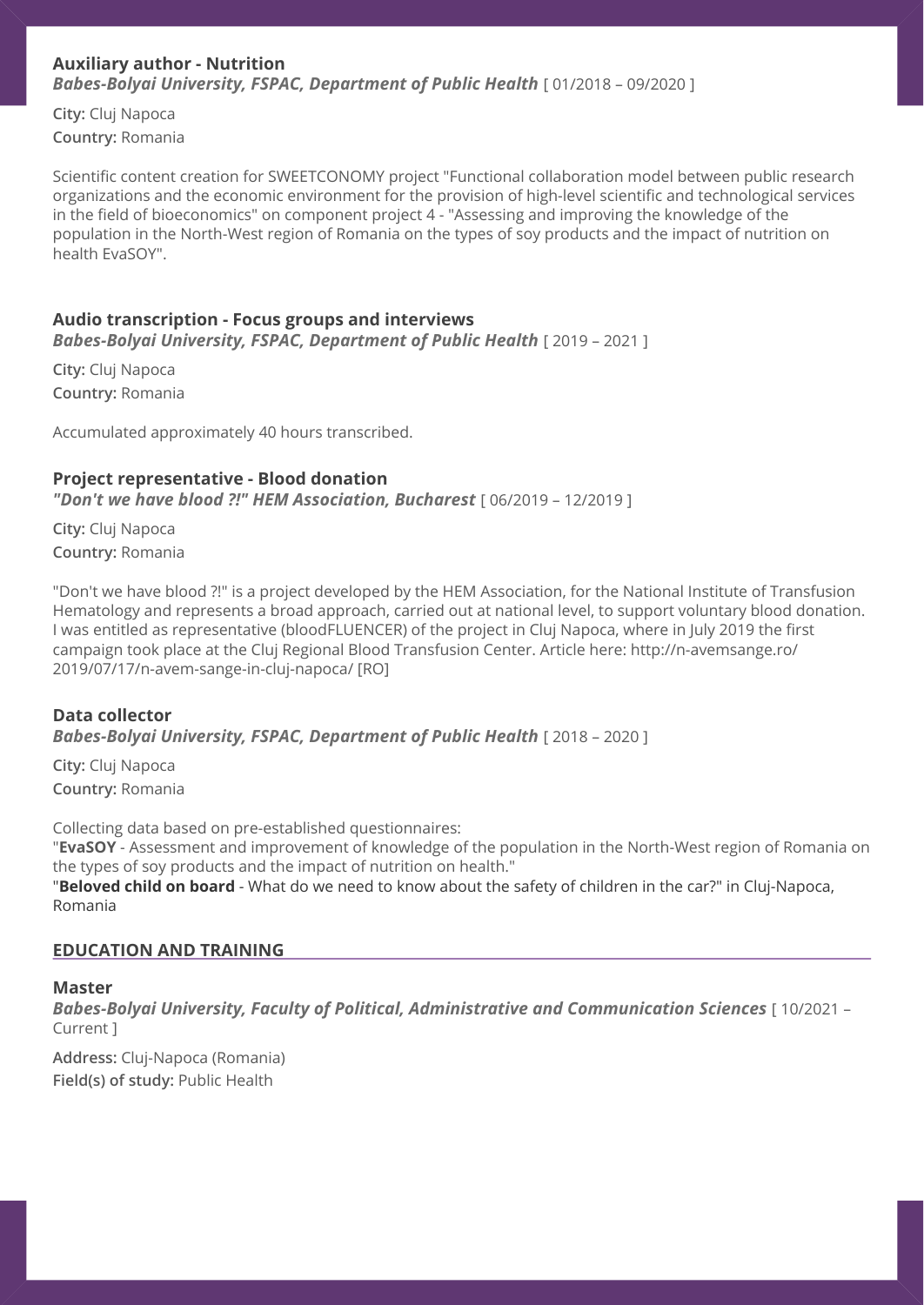## **Bachelor**

*Babes-Bolyai University, Faculty of Political, Administrative and Communication Sciences* [ 10/2018 – 07/2021 ]

**Address:** Cluj-Napoca (Romania) **Field(s) of study:** Public Health

### **Baccalaureate**

*"Radu Negru" National College* [ 09/2014 – 07/2018 ]

**Address:** Fagaras (Romania) **Field(s) of study:** Mathematics - Informatics [Intensive English]

## **LANGUAGE SKILLS**

Mother tongue(s): **Romanian** Other language(s):

**English** 

**LISTENING** C2 **READING** C2 **WRITING** C2

**Spanish** 

**LISTENING** A2 **READING** A2 **WRITING** A1

**SPOKEN PRODUCTION** C2 **SPOKEN INTERACTION** C2 **SPOKEN PRODUCTION** A2 **SPOKEN INTERACTION** A2

### **DIGITAL SKILLS**

Microsoft Office: Word, Excel, Power Point, Outlook / Analyze Data Using SPSS / Google tools (Gmail Drive Google forms etc) / E-mail (Yahoo!, Gmail) / Skype, Teams, Zoom

## **DRIVING LICENCE**

**Driving Licence:** B

## **PROJECTS**

**UNICEF - Knowledge Generation for the Strengthening of the Mother and Child Health Care System** 

[ 10/2021 – Current ]

Research Technician

## **ADA Health GmbH - Real-world Observation of Medical Accuracy of a Novel AI-app(ROMAN-AI)**

[ 11/2021 – Current ] Research Technician

## **2020-1-RO01-KA203-080244 - ANPCDEFP Erasmus + - Cooperation and training on innovation and entrepreneurship in the eHealth community (CONNECT)**

[ 04/2021 – Current ]

Teacher/Researcher

## **2020-1-UK01-KA204-079106 - Erasmus + Project - Breaking Weight Bias - Promoting health without harming through digital training tools**

[ 04/2021 – Current ]

Research Technician